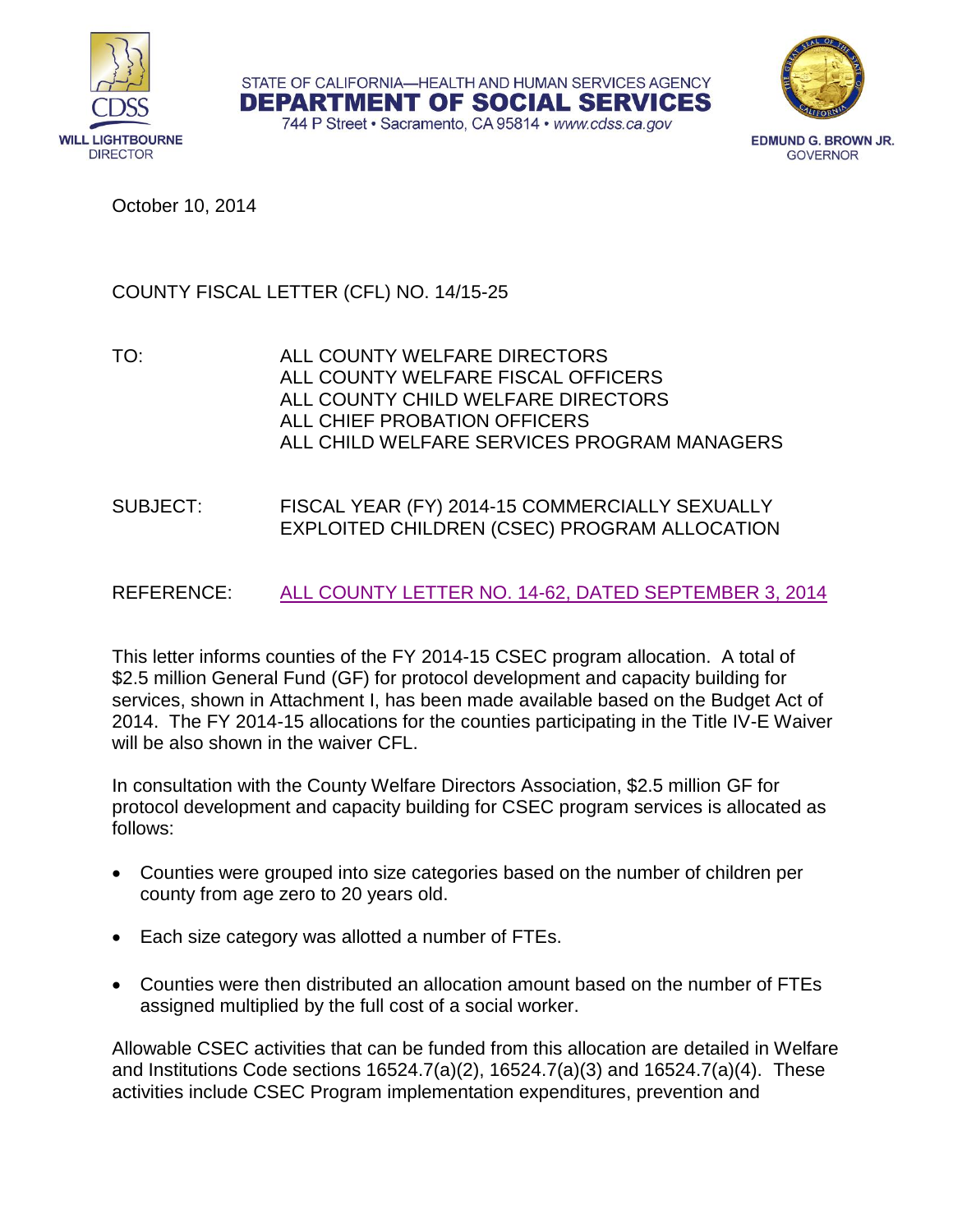CFL No. 14/15-25 Page Two

intervention services and training related to victims of commercial sexual exploitation. Pursuant to Welfare and Institutions Code Section 16524.7(b), funds allocated for the CSEC Program shall not supplant funds for existing programs.

A separate CFL will allocate an additional \$750,000 GF for training of and services to foster youth to help them recognize and avoid commercial sexual exploitation.

Effective with the December 2014 quarter, PC 920 – CSEC Protocol Development will be available to capture administrative activities related to the CSEC program. Expenditures exceeding the GF allocation will be shifted to county only funding using State Use Only (SUO) code 919.

Any county that claims activities under this allocation will be considered as having opted into the CSEC Program. This does not imply a county is opting in for FY 2015-16; separate instructions will be provided by the California Department of Social Services in January 2015 regarding how counties, who wish to opt in for FY 2015-16, may do so.

Program related questions regarding the CSEC program should be directed to the Office of Child Abuse Prevention at (916) 651-6960. Any questions regarding this allocation should be directed to [fiscal.systems@dss.ca.gov.](mailto:fiscal.systems@dss.ca.gov)

Sincerely,

### *Original Document Signed By:*

BRIAN DOUGHERTY, Chief Financial Management and Contracts Branch

Attachment